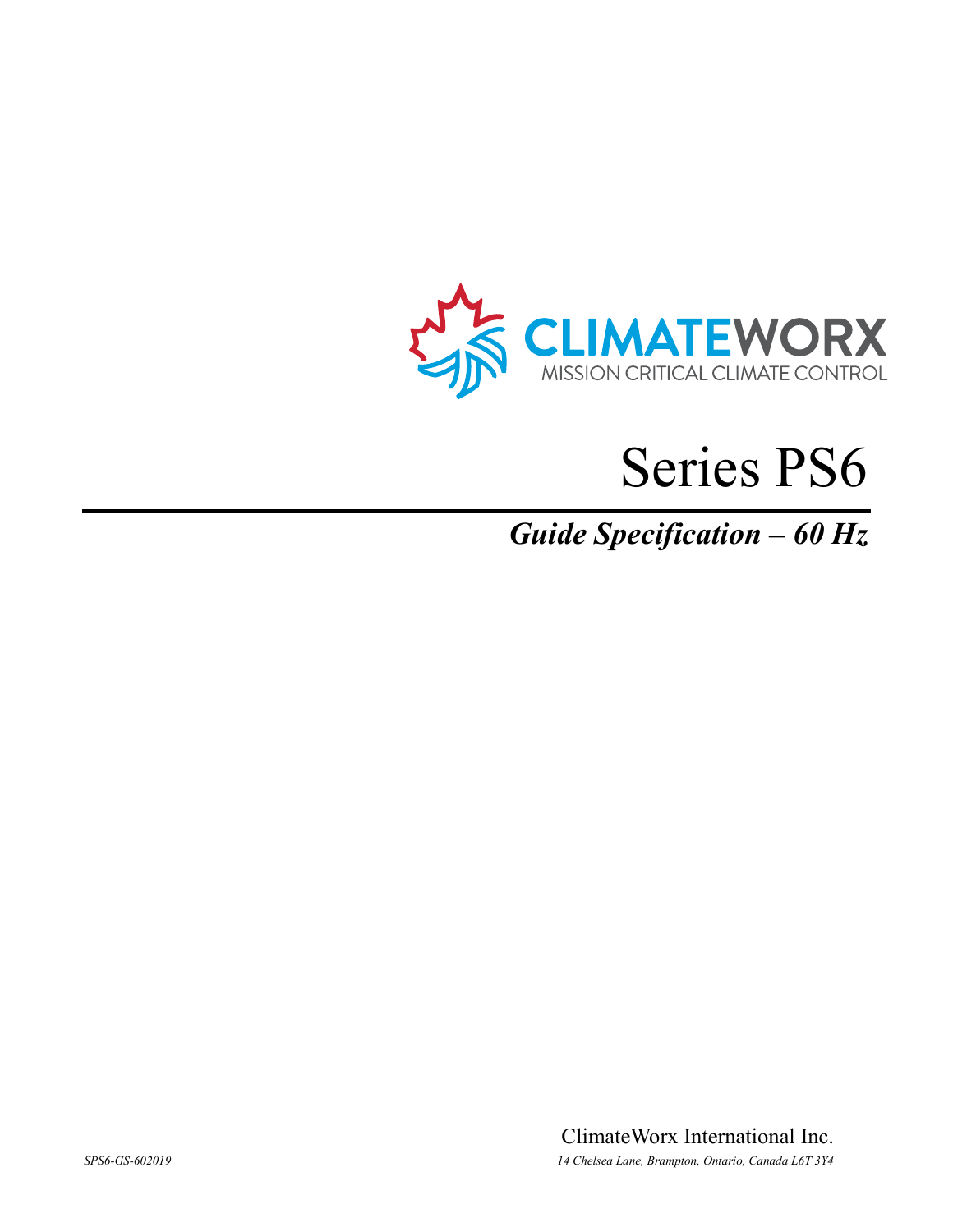# *1. General*

1.1 The intelligent precision air-conditioning system shall be a **ClimateWorx Series PS6** model \_\_\_\_\_\_\_\_\_\_\_\_\_.

1.2 The unit shall be designed specifically for telecommunication, computer and critical equipment room environmental control with automatic monitoring and control of cooling, heating, humidifying, dehumidifying and air filtration functions.

1.3 The unit shall be self-contained, factory assembled and tested, arranged for (downflow) / (upflow) air delivery.

1.4 The system shall have a total cooling capacity of \_\_\_\_\_ kW(Btu/h) and a sensible cooling capacity of \_\_\_\_\_ kW(Btu/h) rated at an entering air temperature of  $C$  ( $C$ °F) dry bulb and  $C$  relative humidity.

1.5 The system shall be designed to operate on a \_\_\_\_\_ V \_\_\_\_\_ ph \_\_\_\_\_ Hz electricity supply.

# *2. Mechanical Parts 2.1 Housing*

2.1.1 The housing of the unit shall be constructed based on a frame and panel principle with removable panels for maximum service access.

2.1.2 The housing shall be a modular design, which allows multiple units to be installed side by side.

2.1.3 All components shall be accessible through the front panels **(Standard Units ONLY)**.

2.1.4 Major components shall be located out of the air-path so as to avoid interrupting unit operation during routine service.

2.1.5 All panels shall be formed and welded from 18 gauge steel and insulated with 25mm  $(1")$  thick, 24kg/m<sup>3</sup>  $(1.5)$  $lb/ft<sup>3</sup>$ ) density fiber-glass insulation.

2.1.6 Front panels shall be hinged and locked with ¼-turn captive fasteners to facilitate quick and easy access.

2.1.7 The entire unit shall be finished with epoxy powder paint to ensure proper surface adhesion. The panel colour shall be ClimateWorx standard off-white. The frame is gray.

#### *2.2 Blower and Motor*

2.2.1 The BACKWARD INCLINED Direct Drive Plenum Fan, single inlet, single width, centrifugal wheel with an ELECTRICALLY COMMUTATED external rotor motor, shall have a static and dynamic balance of the complete assembly. The fan shall operate from within the floor stand for optimum floor pressurization and energy efficiency. The fans shall ship in a raised up position inside the cabinet of the machine and shall PIVOT into the floor stand in the field after the machine is installed. The minimum floor height shall be 18". The fan must be operable in the raised position for test purposes.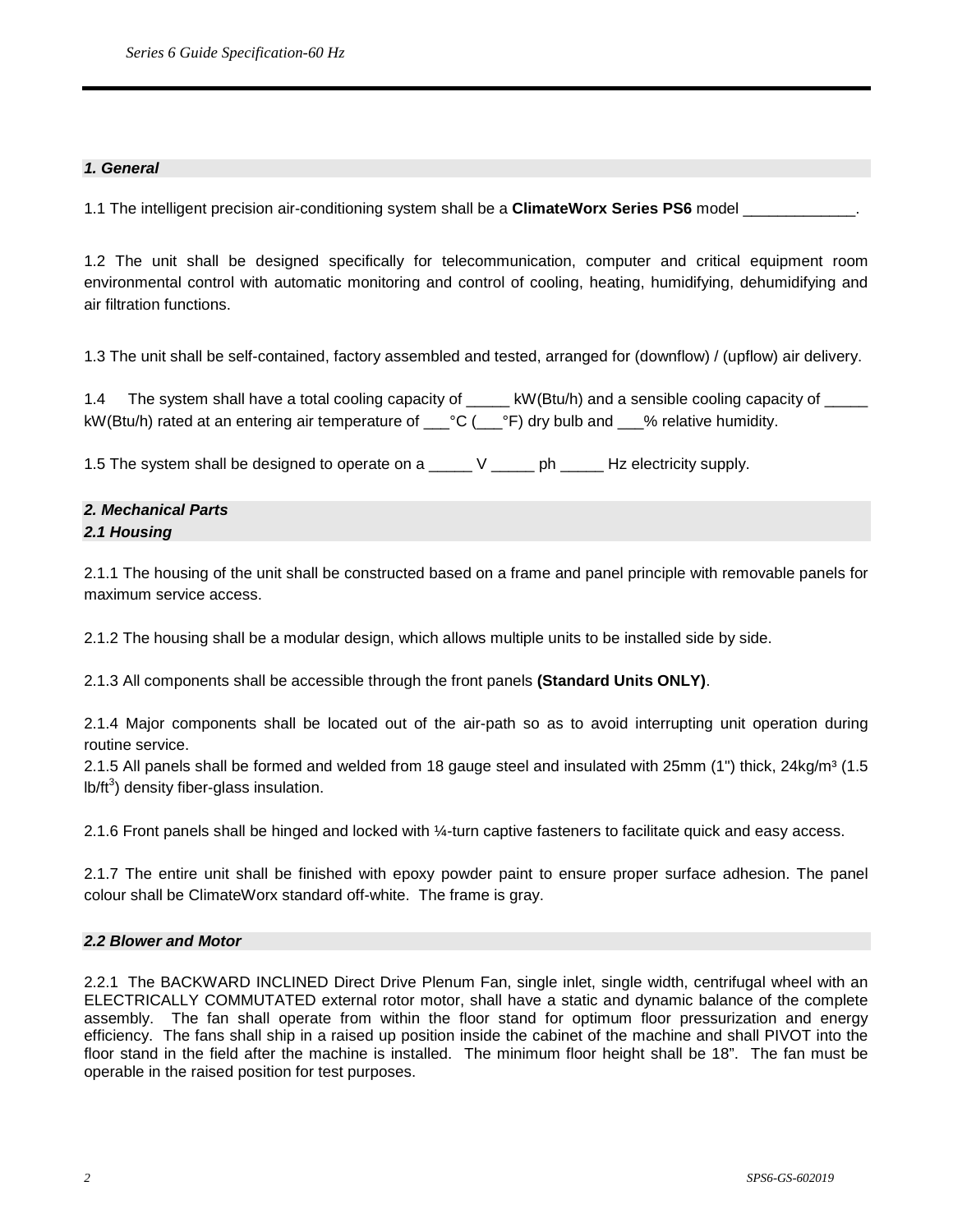2.2.2 A floor stand with OSHA guards is required and the OSHA guard shall not exceed 18" when the floor stand is higher to allow pipes to run under the floor stand without special modifications.

2.2.3 No jacks or lifting rigs shall be required to raise and lower the fans.

2.2.4 (Optional) Fans shall be housed within the machine and shall slide out the front of the machine where raised floor height is less than 18".

2.2.5 The complete wheel and motor assembly shall be mounted on resilient neoprene mountings for vibration isolation.

2.2.6 Electronic commuted motors (EC motors) are DC motors with shunt characteristics. Contrary to the conventional DC motors with mechanical commutation, no wear and tear elements such as collectors and carbon brushes are required. They are substituted by maintenance-free electronic circuitry in the EC controller. EC motors are characterized by their high efficiency and optimal open- /closed-loop control. An electronic reversal of the motor's direction of rotation is possible.

2.2.7 Rotor - A rotor with permanent magnets replaces the short-circuit armature. An external electronic commutating unit, the so-called EC-Controller, provides for the electronic commutation. The EC-Controller provides the windings with electrical current so that, the motor rotates continuously and quietly.

2.2.8 Speed control - Method of fan speed control shall be attained by an analog signal from 0 to 10 volts DC. The speed control offers continuously variable control through the Microprocessor.

# *2.3 Filter*

2.3.1 The filter chamber shall be an integral part of the system, located at the entrance of return air path and should be serviceable from the front of the unit.

2.3.2 The filters shall be standard capacity, 50mm (2") deep pleated type having a 25-30% efficiency, > 95% arrestance to ASHRAE 52.1 (**MERV 8**).

2.3.3 The filters shall be listed by Underwriters' Laboratories as class 2.

#### *2.4 Heater*

2.4.1 Electric resistance heaters shall be provided to offset the sensible cooling effect brought about during dehumidification mode.

2.4.2 The heating element shall have a total heating capacity of \_\_\_\_\_ kW(Btu/h).

2.4.3 The electric heaters shall be Silicon Controlled Rectifier (SCR) controlled, with an extruded aluminum heat sink to prevent room temperature gradient from exceeding  $1.5^{\circ}$ C (2.7 $^{\circ}$ F) in 10 minutes.

2.4.4 The heating element shall be of low density, tubular finned construction with a non-corrosive metal sheath.

2.4.5 The heating element shall be electrically and thermally protected.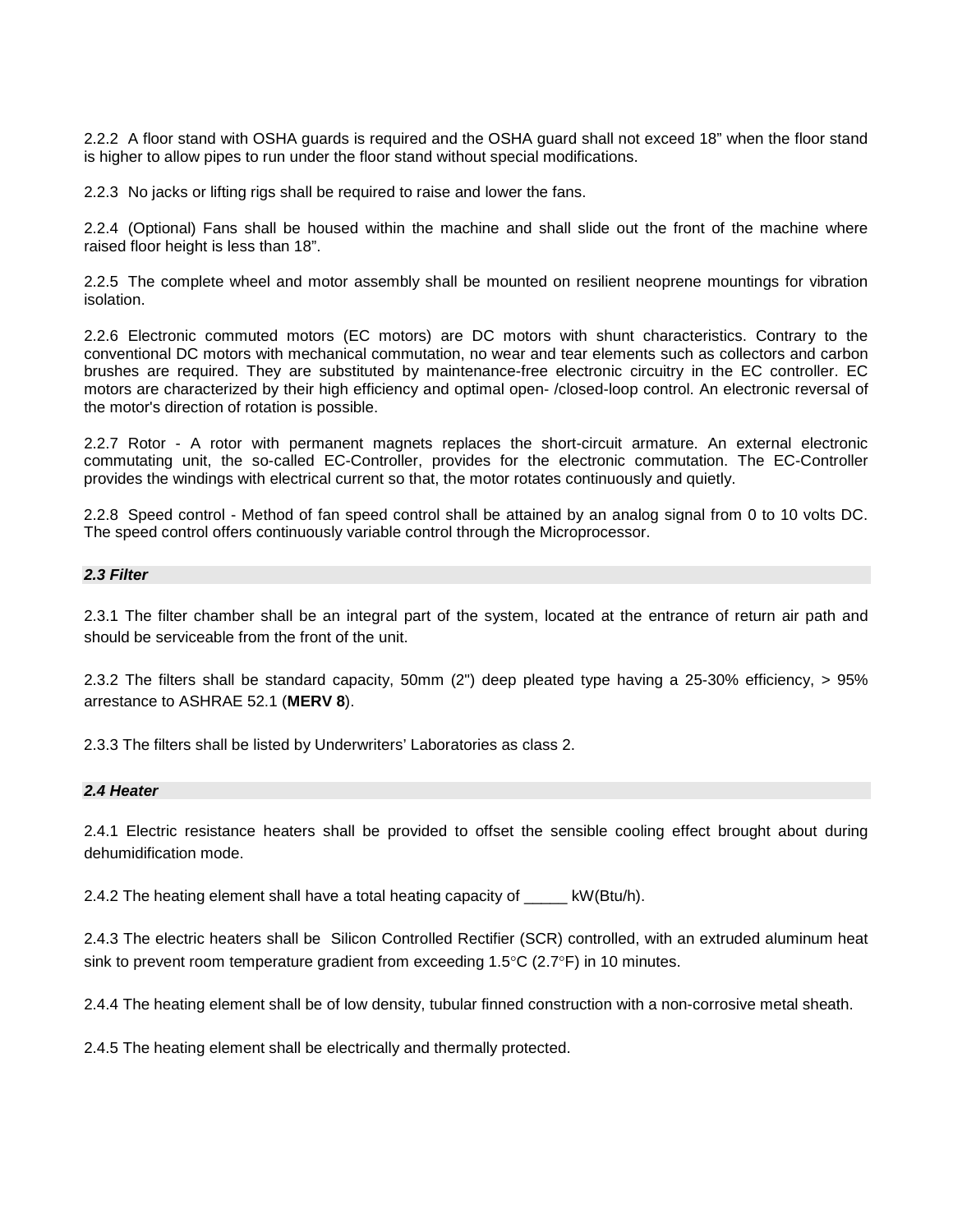# *2.5 Humidifier*

2.5.1 The humidifier shall be a self-contained electrode boiler type complete with water level control and autodrain functions.

2.5.2 The humidifier shall have a steam generation capacity of \_\_\_\_\_ kg/h (lbs/h).

2.5.3 The humidifier shall be designed to operate on ordinary tap water and shall be equipped with automatic water supply and flushing system to reduce mineral precipitation.

2.5.4 The humidifier shall have an Auto-Adaptive control system to optimize water conductivity, control automatic drain/flush cycles, minimize energy waste and maximize cylinder life.

# *3. Refrigeration Parts- DX Systems*

#### *3.1 Refrigeration system*

3.1.1 The refrigeration circuit shall be available for operation on non-ozone depleting R407C refrigerant.

3.1.2 The refrigeration circuit shall have the following components:

- **Thermal expansion valve with external equalizer**
- **Refrigerant distributor**
- **Liquid line pump-down solenoid valve**
- **Liquid line sight glass**
- **Access valve**
- **Liquid line filter-drier**
- **Liquid line shut-off valve**
- **Low pressure cut-out switch**
- **High pressure cut-out switch**

3.1.3 The refrigeration circuit shall be pre-piped and leak tested ready for field connection.

3.1.4 All refrigerant piping shall be of type L copper pipe.

3.1.5 All units shall be factory run tested to verify operation prior to shipping.

#### *3.2 Compressor*

3.2.1 The compressor shall be of the scroll type. Compressor casing shall have no gaskets or seals to eliminate the possibility of refrigerant or oil leakage into the facilities.

3.2.2 The compressor shall be equipped with the following items:

- **Suction rotolock valve**
- **Discharge rotolock valve**
- **Gauge ports**
- **Internal thermal overload**
- **Vibration isolators**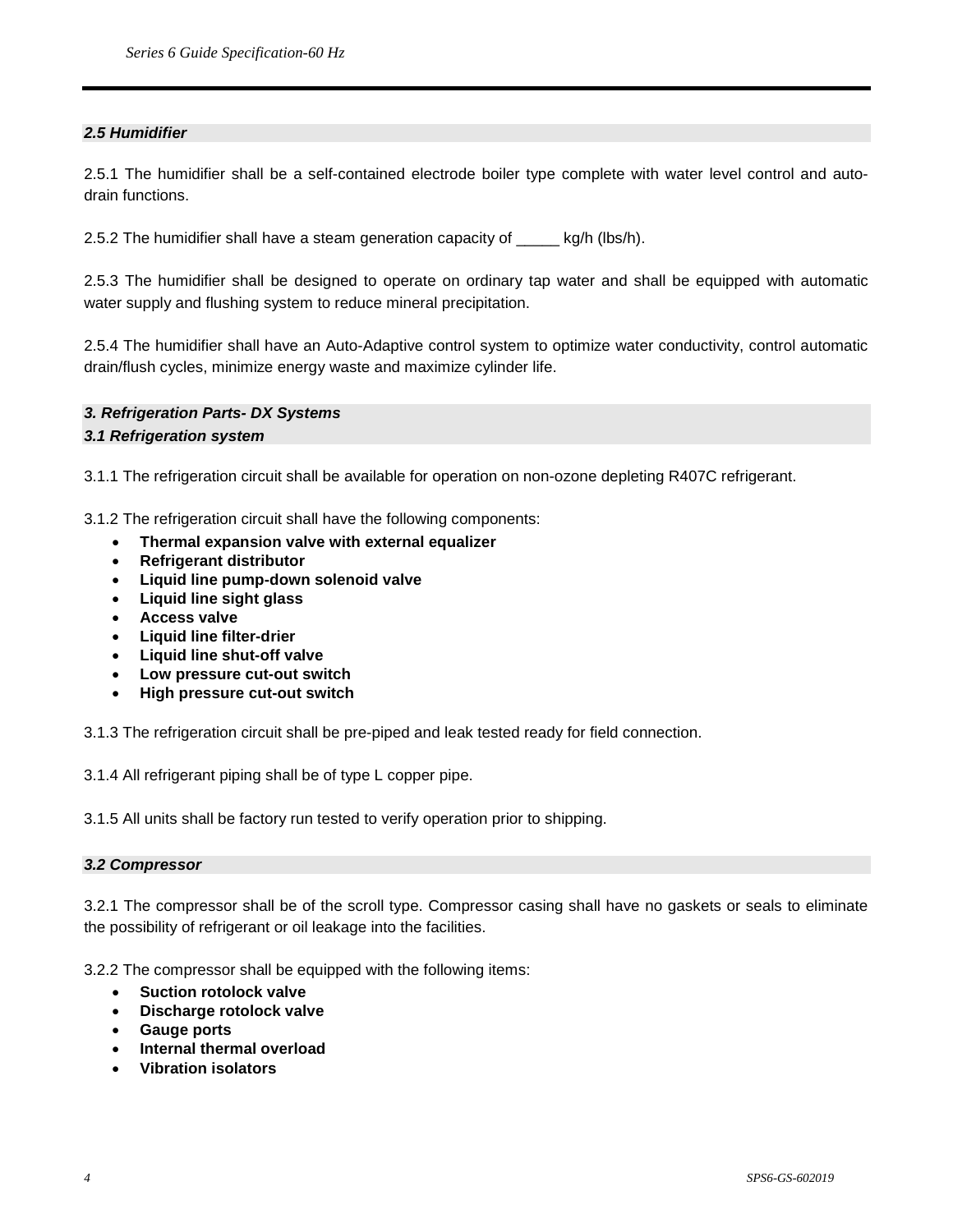3.2.3 The compressor shall be located in a separate compartment apart from the air path so it can be serviceable without disturbing the operation of the unit.

3.2.4 Compressor positive start feature shall be provided to avoid compressor short cycling and low pressure lockout during winter start-up.

#### *3.3 Direct Expansion Evaporator Coil*

3.3.1 The coil shall be of 3/8" OD copper tubes expanded into aluminum fins.

3.3.2 The coil shall be split to allow for a rapid dehumidification cycle when required.

3.3.3 The coil shall have a face area  $\frac{m^2}{f(t^2)}$  and  $\frac{m}{f(t^2)}$  rows deep in the direction of the airflow and have a maximum face velocity of \_\_\_\_\_ m/s (fpm).

3.3.4 A stainless steel corrosion free condensate drain pan shall be provided under the coil.

#### *3.4 Air-Cooled Condenser (Air-Cooled System only)*

3.4.1 The air-cooled condenser shall be low-profile and the cabinet will be constructed of heavy gauge galvanized steel.

3.4.2 The condenser shall be factory matched for  $\text{---}$  °C(°F) ambient.

3.4.3 The condenser shall be constructed of aluminum fins and copper tubes staggered in direction of airflow and arranged for vertical / horizontal air discharge.

3.4.4 The winter control system for the air cooled condenser shall be variable speed control / refrigerant head pressure control.

3.4.5 The winter control system shall utilize **ORI and ORD head pressure control (HPC) valves** to flood the condenser. This system shall include a receiver which is factory piped, heat traced, insulated and adequately sized to hold the charge of the condenser and the indoor unit.

3.4.6 The air cooled condenser shall be suitable for \_\_\_\_\_\_ V \_\_\_\_\_\_ ph \_\_\_\_\_\_ Hz power supply.

#### *3.5 Air-Cooled Condenser (Packaged Air-Cooled System only)*

3.5.1 All panels shall be formed and welded from 18 gauge steel and insulated with 25mm (1") thick, 24kg/m<sup>3</sup> (1.5 lb/ft<sup>3</sup>) density fiber-glass insulation.

3.5.2 Side panels shall be hinged and locked with ¼-turn captive fasteners to facilitate quick and easy access.

3.5.3 The entire unit shall be finished with epoxy powder paint to ensure proper surface adhesion. The panel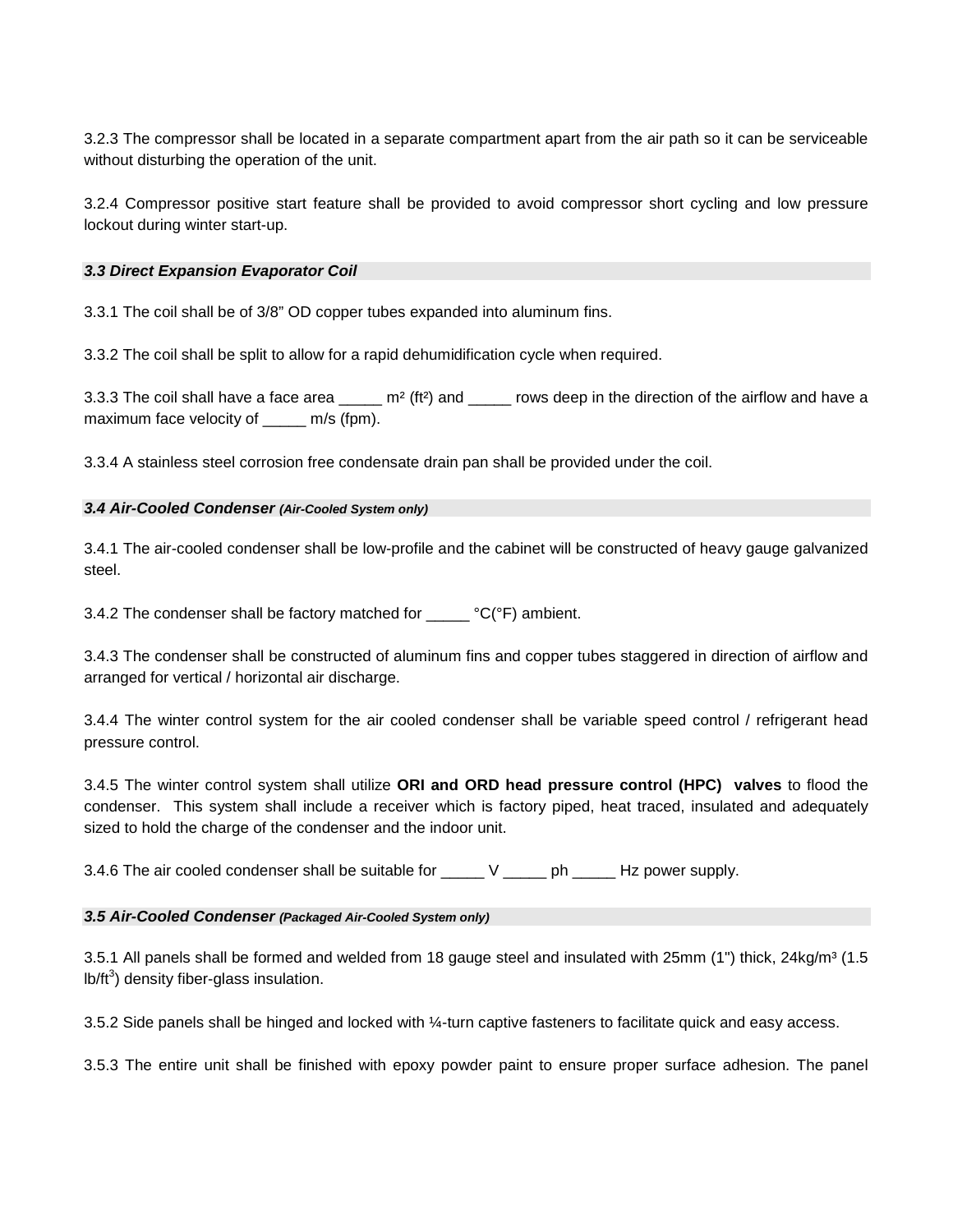colour shall be ClimateWorx standard off-white. The frame is gray.

3.5.4 The air-cooled condenser shall be attached to the rear of the indoor evaporator unit and factory piped and wired.

3.5.5 The condenser shall be factory matched for  $\text{---}$  °C(°F) ambient.

3.5.6 The condenser coil shall be constructed of aluminum fins and copper tubes staggered in direction of airflow and arranged for horizontal intake/ horizontal air discharge.

3.5.7 The control system for the air cooled condenser shall be variable fan speed control.

*3.6 Water-Cooled Condenser Module (Water/Glycol-Cooled System)*

3.6.1 The water-cooled condensers shall be unit mounted and piped.

3.6.2 Each condenser shall be completed with the following items:

- **Two-way pressure actuated water regulating valve (Three-way optional)**
- **Receiver**

3.6.3 The unit shall require  $\frac{1}{s}$  (USgpm) of 29.4°C (85°F) condensing water and have a maximum pressure drop of \_\_\_\_\_ kPa (psi).

*3.7 Glycol Cooler (Glycol-Cooled System only)*

3.7.1 The glycol cooler shall be low-profile, constructed of heavy gauge galvanized steel.

3.7.2 The glycol cooler shall be factory matched for \_\_\_\_\_ °C(°F) ambient.

3.7.3 The cooler shall be constructed of copper tubes expanded into aluminum fins and pressure tested to 425 psi.

3.7.4 The fan motor shall be drip-proof with permanently lubricated ball bearings and inherent overload protection.

3.7.5 The cooler shall be suitable for \_\_\_\_\_ V \_\_\_\_\_ ph \_\_\_\_\_ Hz power supply.

*4. Mechanical Parts - (Chilled-Water System) 4.1 Chilled-water valve*

4.1.1 The chilled-water valve shall be a two-way modulating valve with pressure rating of kPa (psi) (Three way valve Optional).

4.1.2 The valve actuator shall be of an electric type with a totally enclosed dust and water proof enclosure.

4.1.3 The valve actuator shall have a manual operation facility and position indicator.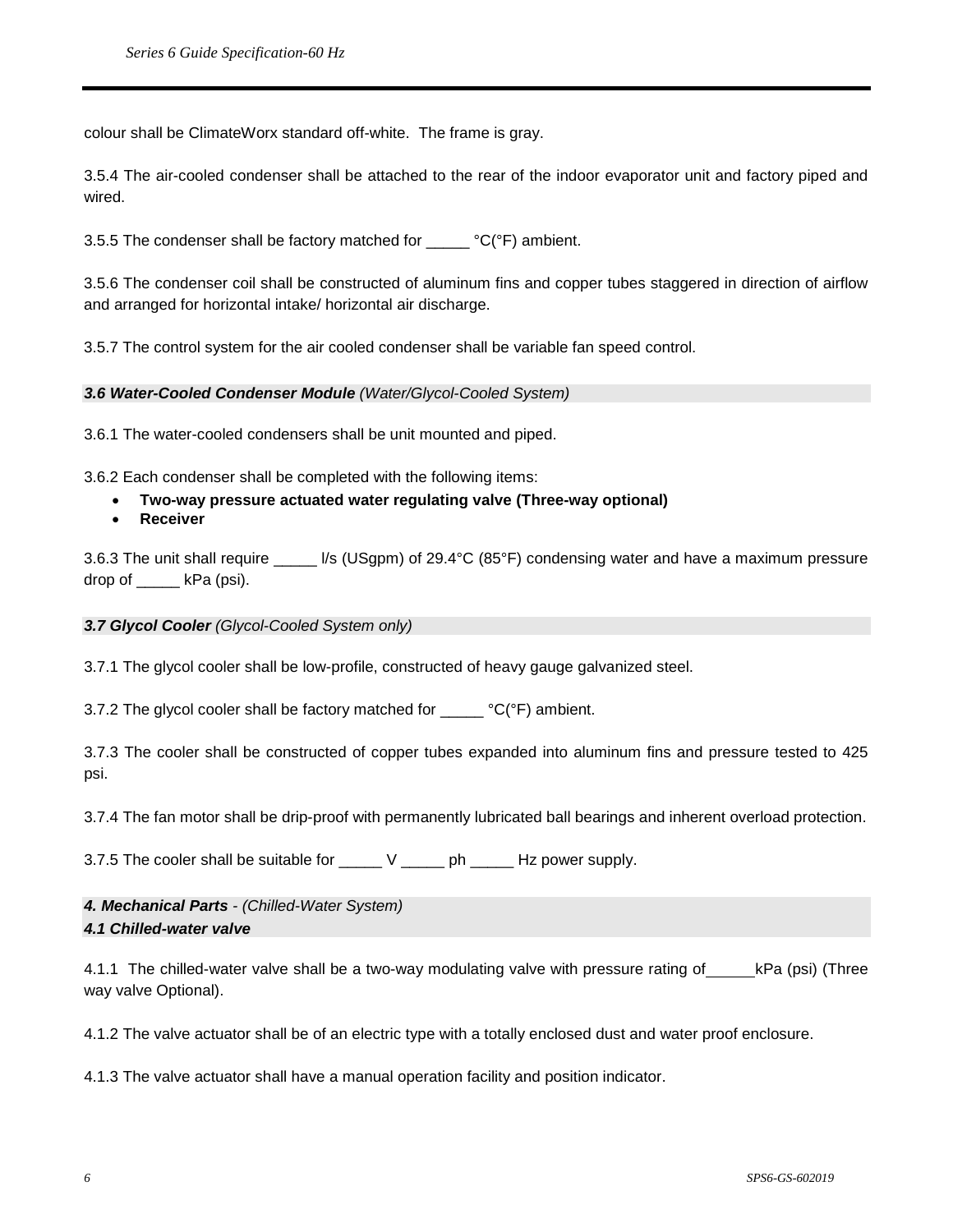# *4.2 Cooling Coil*

4.2.1 The coil shall be of 3/8" OD copper tubes expanded into aluminum fins.

4.2.2 The coil shall have a face area of  $\sum_{m=1}^{m}$  (ft<sup>2</sup>) and  $\sum_{m=1}^{m}$  rows deep in the direction of the airflow and have a maximum face velocity of \_\_\_\_\_ m/s (fpm).

4.2.3 A stainless steel corrosion free condensate drain pan shall be provided under the coil.

4.2.4 The coil shall require  $\frac{1}{s}$  (USgpm) of 7.2°C (45°F) chilled-water and the pressure drop across the coil shall not exceed \_\_\_\_\_ kPa (psi).

#### *4.3 Dual Cooling*

4.3.1 Dual cooling unit shall consist of a chilled water cooling coil as in 4.2.1 with the DX coil as in section 3.3.

4.3.2 Dual cooling shall automatically switch between the chilled water circuit and the DX circuit when commanded by remote chiller interlock.

#### *4.4 Glycol Free Cooling*

4.3.1 Free cooling unit shall consist of a chilled water cooling coil as in 4.2.1 with the DX coil as in section 3.3.

4.3.2 Free cooling shall automatically switch between the chilled water circuit and the DX circuit when commanded by the Glycol temperature sensor in correlation with cooling demand, set point and return air temperature

# *5. Control System*

#### *5.1 System*

5.1.1 The unit shall have a microprocessor based control system with automatic control and monitoring capability.

5.1.2 The control system shall use **Proportional + Integral + Derivative (PID) control algorithm** to maintain the temperature and humidity to a close tolerance of ±0.5°C (0.9°F) and 3%RH.

5.1.3 The control system shall have a fascia with 240x128 dot resolution touch screen graphical LCD display located on the front panel of the unit for the display and programming functions.

5.1.5 The control system shall display simultaneously the following information:

- **Room temperature in °C or °F**
- **Room humidity in %RH**
- **Unit no.**
- **On/Off mode indicator**
- **Operating status**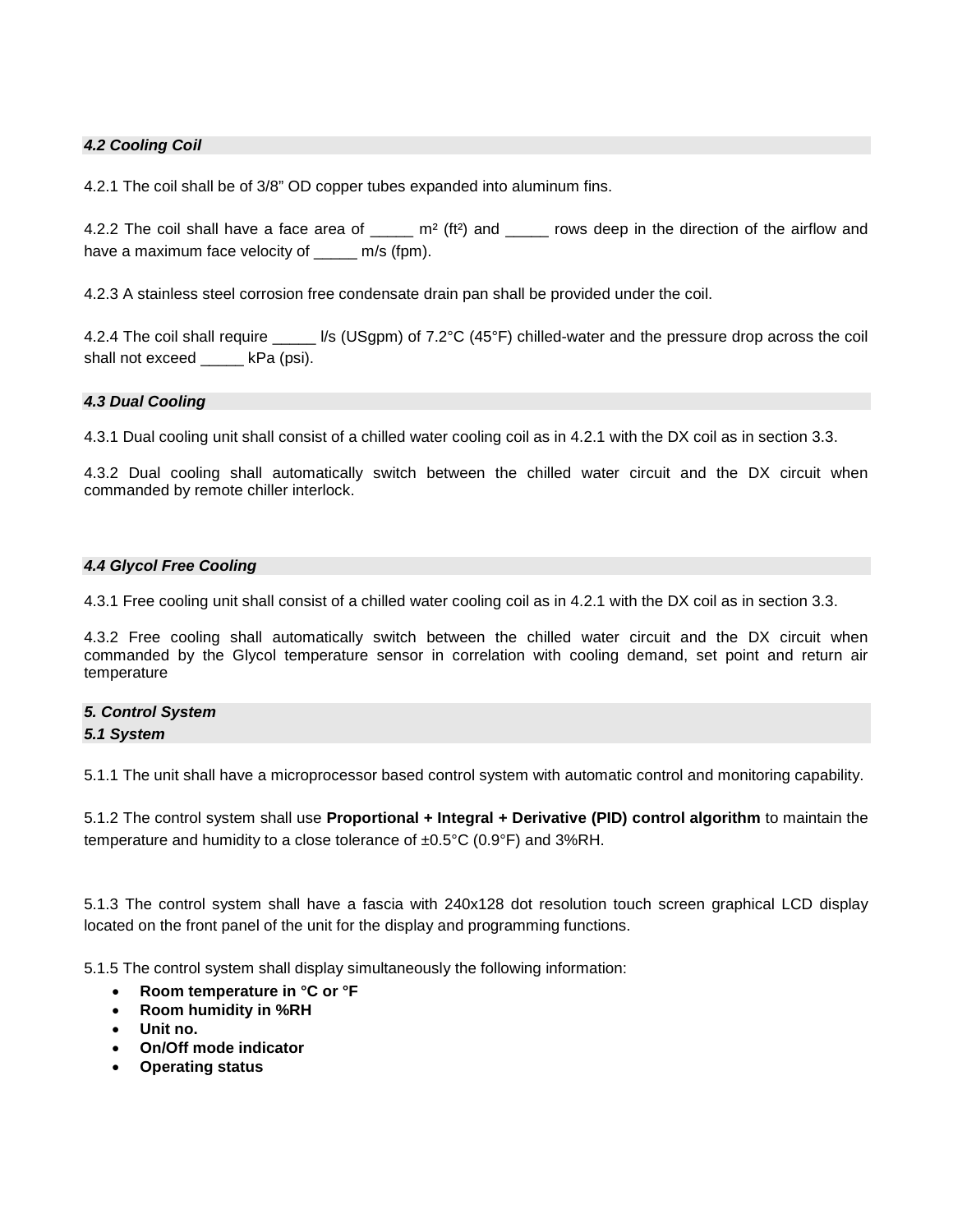• **Active alarms**

# • **Date & time**

5.1.6 System configuration and setting shall be stored in non-volatile memory and safeguarded in the event of power failure.

5.1.7 The system shall have at least three levels of programmable password access to prevent unauthorized changes of the system configuration and settings.

5.1.8 The system shall be capable of communicating with a Building Management System (BMS) via an RS485 serial link through a BMS Interface (Communications Bridge) for remote monitoring function.

5.1.9 The system shall have a manual disconnect switch of the locking type, which can be accessed outside of the unit while the door is closed. High voltage electrical components will not be accessible unless the switch is off.

#### *5.2 Control Features*

5.2.1 System set points and configuration shall be programmable only when access is gained by entering the correct password.

5.2.2 The following programmable control parameters shall be provided for fine tuning the system to suit the site conditions and requirements:

- **Temperature set point**
- **Temperature high limit**
- **Temperature low limit**
- **Cooling proportional band**
- **Heating proportional band**
- **Temperature dead band**
- **Temperature integral action time**
- **Humidity set point**
- **Humidity high limit**
- **Humidity low limit**
- **Humidifying proportional band**
- **Dehumidifying proportional band**
- **Humidity dead band**
- **Humidity integral action time**

5.2.3 The control system shall have the following programmable On/Off control mode options:

- **"Local" mode allows unit on/off control via the "I/O" key on the display**
- **"Remote" mode allows unit on/off control via a switch input**
- **"Timer" mode allows 4 event/day weekly automatic on/off control**

5.2.4 A "Standby unit enable" input shall be provided to force the unit to start irrespective of the current On/Off status and On/Off mode setting.

5.2.5 For energy saving and extended system life, a "Relax" feature shall be provided in the "Timer" On/Off mode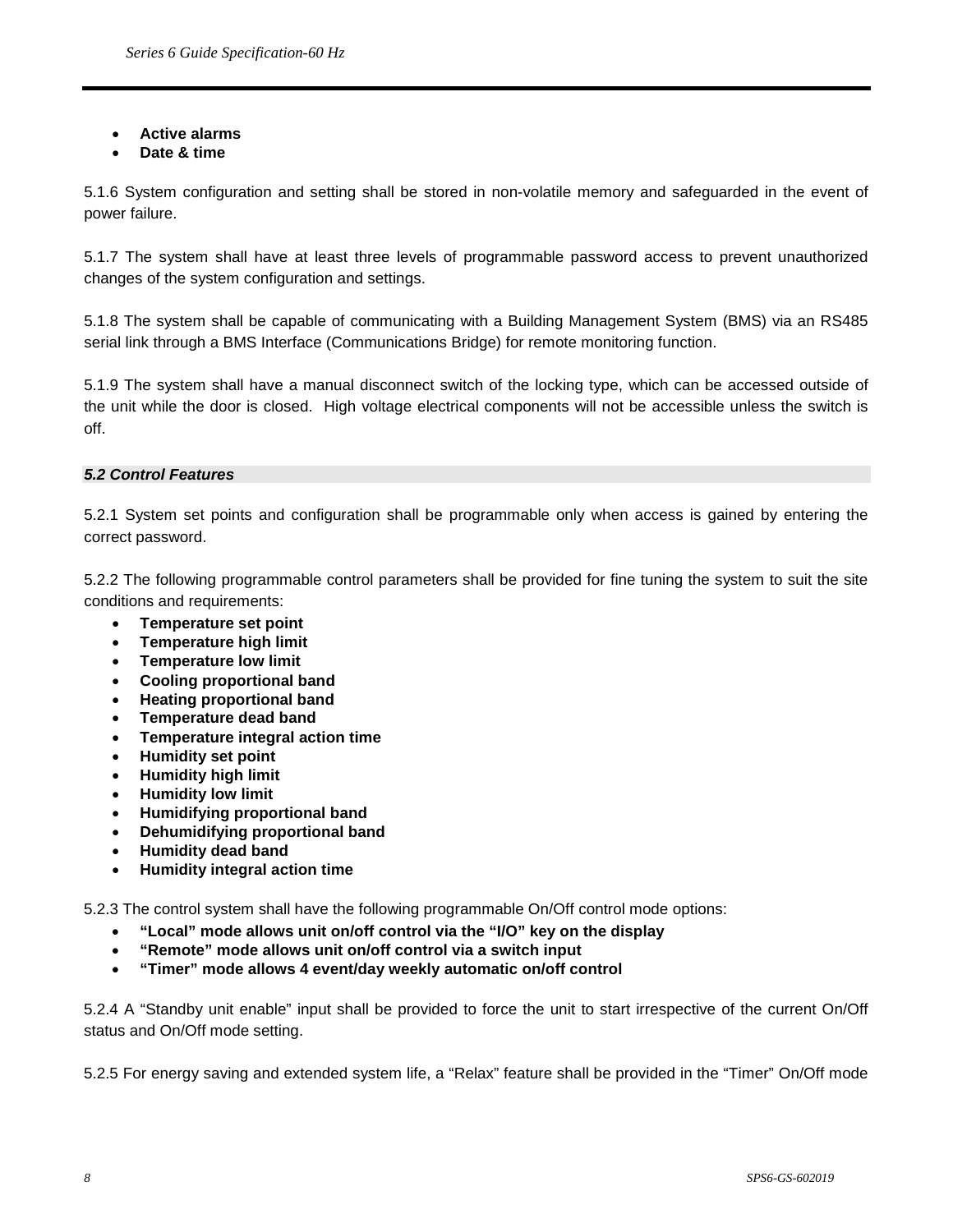to allow wider temperature and humidity tolerances when the room is not operational.

5.2.6 The system shall have programmable, manual, or automatic restart option. A programmable startup delay shall be provided for the automatic restart option which allows multiple units to restart progressively when power resumes after a power failure.

5.2.7 The accumulated runtime of the following components shall be logged for energy analysis and planned maintenance:

- **Fan**
- **Compressor**
- **Heaters**
- **Humidifier**

5.2.8 Components shall be scheduled to activate sequentially to minimize inrush current.

5.2.9 The system shall have a temperature and humidity graph which shows the main temperature and humidity variation in the latest 7 days. The data for the graph shall be logged in 15 minutes interval.

# *5.3 Alarms*

5.3.1 The control system shall have the following standard alarms:

- **High/Low temperature**
- **High/Low humidity**
- **High/Low voltage**
- **Filter dirty**
- **Fan fault**
- **Low airflow**
- **Compressor high pressure**
- **Compressor low pressure**
- **Heater overheat**
- **Boiler dirty**
- **Fire**
- **Loss of Sensor**
- **Loss of EX1 (DX only)**
- **Liquid Detection (Optional)**
- **Liquid High Limit (Optional)**
- **Custom Fault 1 and 2 (Optional)**
- **Filter Drier Dirty (Optional DX only)**

5.3.2 All alarms shall have programmable reporting / response options which include:

- **Polling enable / disable**
- **Unit shutdown**
- **Activate standby unit**
- **Activate common alarm output**
- **Log alarm event**
- **4 warning sound selection**

5.3.3 Alarm messages, when programmed, shall comprise text description and occurrence time. Messages shall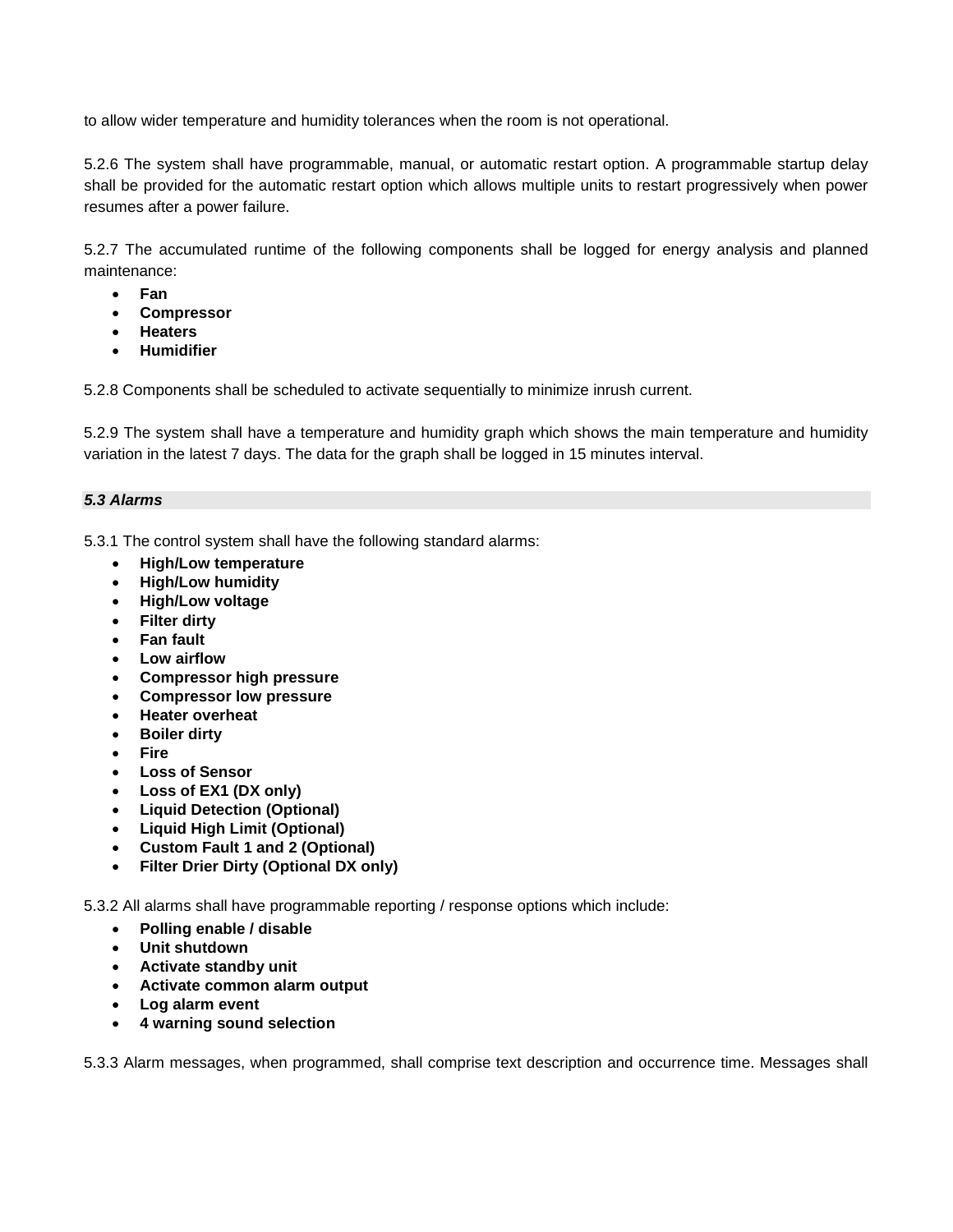be ranked in the sequence of occurrence for fault analysis.

5.3.4 When a programmed alarm condition exists, the audible alarm shall sound and the common alarm output shall close until acknowledged. Active alarm record shall remain until the alarm condition is cleared.

5.3.5 A historical event log which maintain the latest 50 system events shall be provided. The text description and occurrence time of the following events shall be logged:

- **Power failure**
- **Power restore**
- **Unit start**
- **Unit stop**
- **Alarm raised**
- **Alarm acknowledged**
- **Alarm cleared**

# *5.4 Co-Work, Multiple Unit Configuration*

5.4.1 The units shall have **built-in** master and slave inter-networking capability, **Co-Work**, which allows a combination of a maximum of 16 master and slave units to form a local area network without the need for external hardware.

5.4.2 To achieve the tightest control tolerance and minimize component on/off, the units shall have a built in control step expansion algorithm which uses a multi-step control scheme to coordinate the on/off of cooling, heating, humidifying and dehumidifying steps in multiple units.

5.4.3 The units shall have a sequential load activation control algorithm to minimize the inrush current when components among multiple units are activated at the same time.

5.4.4 The control of a slave unit shall not be limited to any particular master units. Any master unit can control any slave units. In case of a master unit failure or scheduled service, the remaining master units in the same network shall automatically take over the control.

5.4.5 The units shall have a duty sharing control algorithm that helps maintain the required number of duty units, balancing runtime by automatically coordinating units on/off and providing time based auto-changeover.

5.4.6 The units shall have a data synchronization feature. Operation data such as set points, time schedule, and alarm status shall be automatically synchronized among all the units under the same local area network.

5.4.7 To avoid hunting among multiple units, the units shall have a control value averaging algorithm that allows units to exchange sensor readings and control the room based on the common desired average values. Units shall be capable of displaying the network average temperature and humidity or individual unit temperature and humidity.

*6.0 Optional Accessories 6.1 Capacity Control*